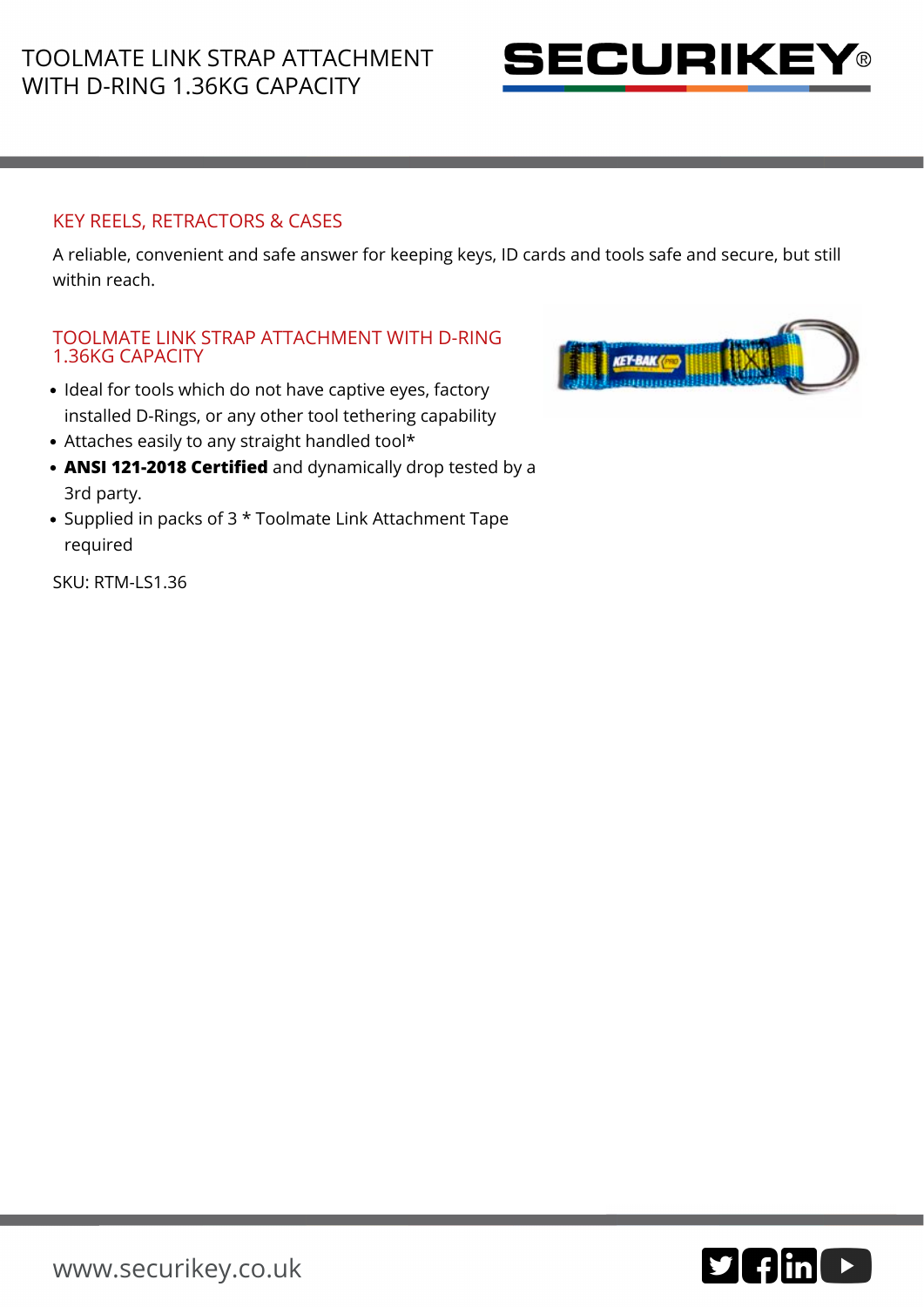

## ADDITIONAL INFORMATION

| Weight            | .080 kg                      |
|-------------------|------------------------------|
| <b>Dimensions</b> | 45 (H) x 153 (W) x 15 (D) mm |

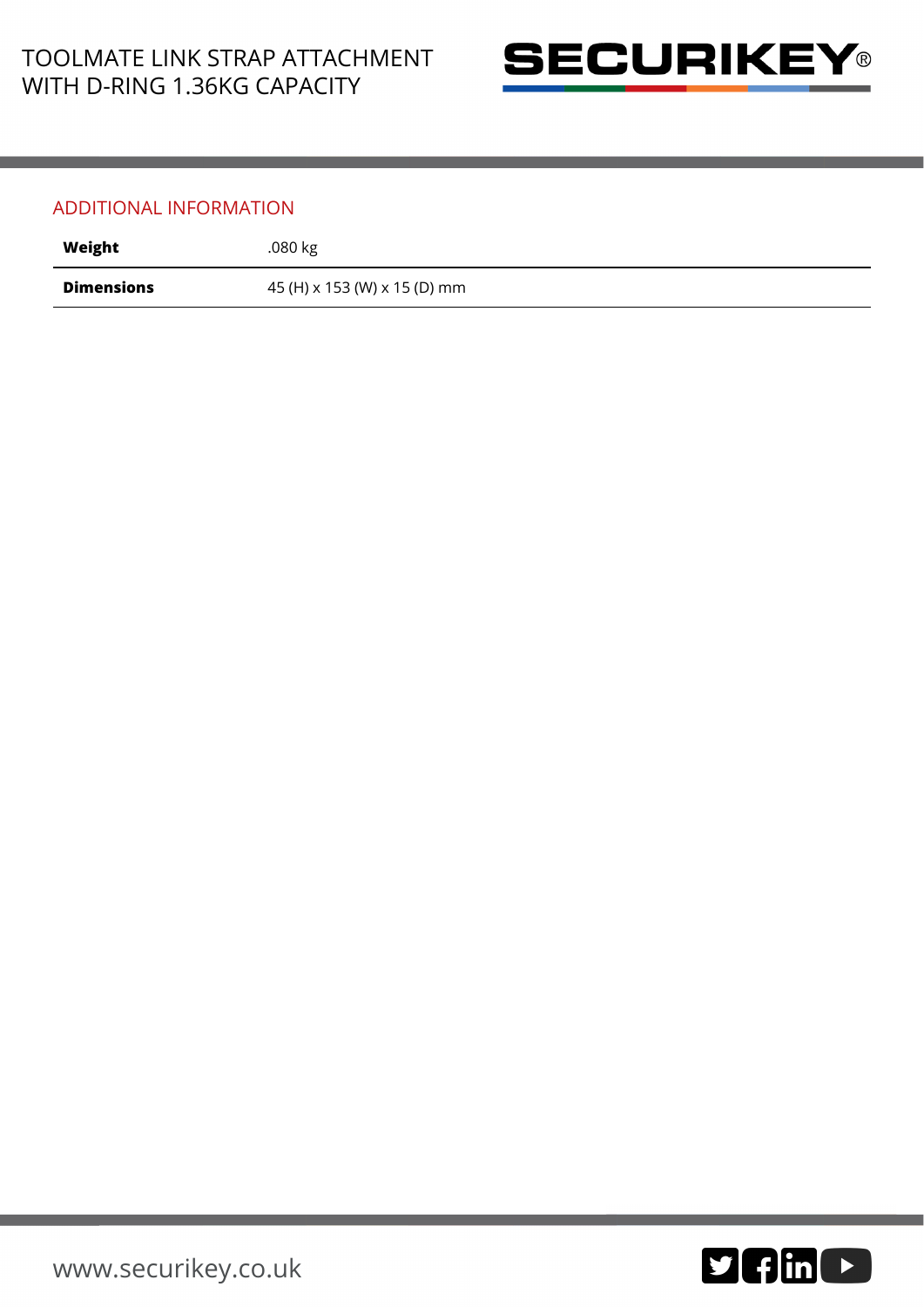

## TOOLMATE LINK STRAP ATTACHMENT WITH D-RING 1.36KG CAPACITY IMAGES



Toolmate Link Strap & Attachment Tape